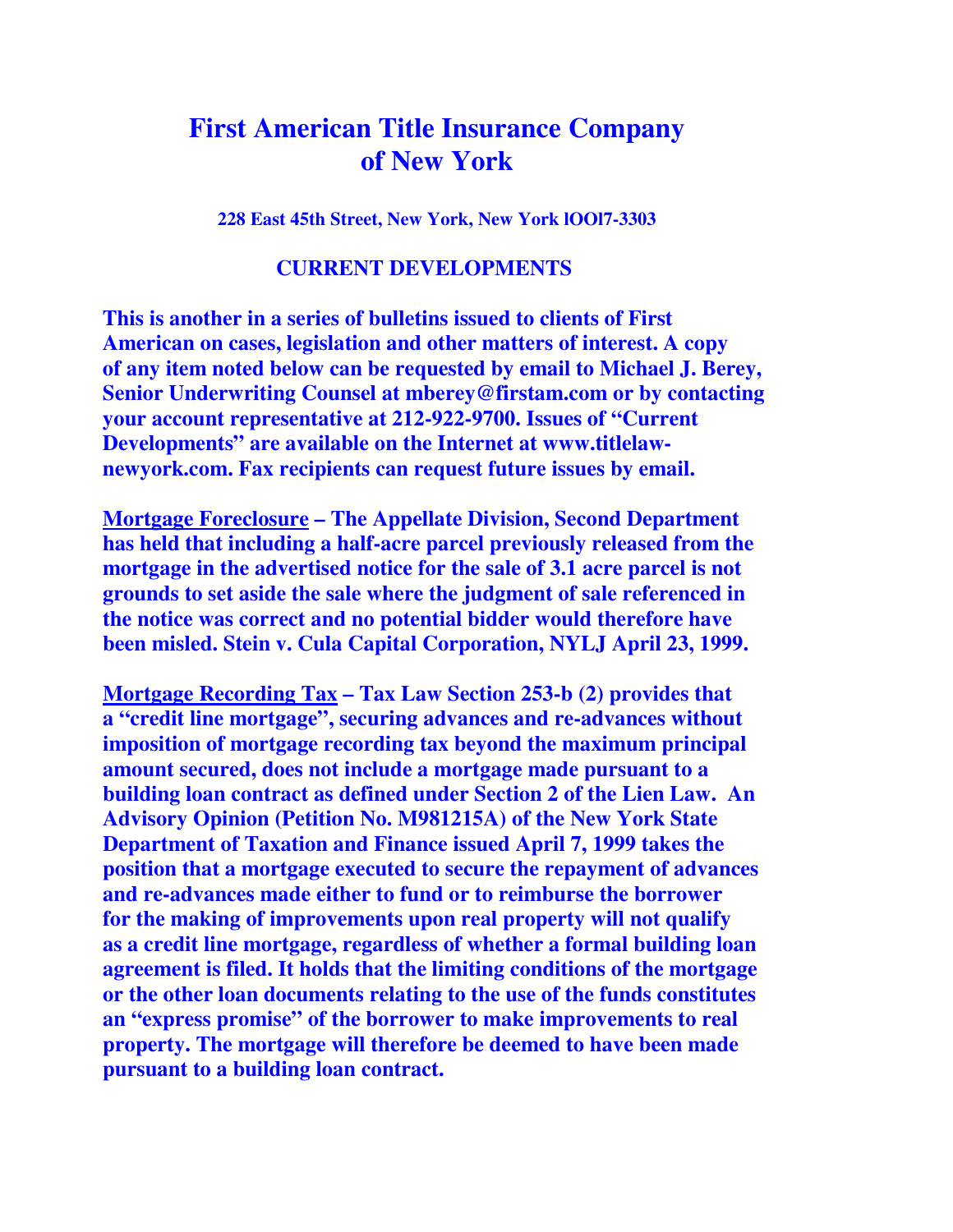**New York City Tax Lien Sales – The Department of Finance has advised that it intends to hold another tax lien sale of over 9,000 parcels the week of May 24. Notice of the sale is being mailed to those having filed Owner's Registration or In Rem notice cards with the Department of Finance or a statement of interest with the City Collector in accordance with applicable Local Laws.** 

**New York City Water Charges – The Department of Environmental Protection has advised that it intends to implement a procedure whereby credit balances of water and sewer charges will only be refunded to the seller of real property and new accounts are to be established for the purchaser. Consideration was given to changing the existing account to the purchaser and have the seller and purchaser make their own arrangements on credit balances.** 

**Tenancy by the Entireties – The Appellate Division, Second Department, reversing the decision of the lower court, has held that a mortgage executed only by the wife to secure the payment of legal fees, after she had commenced an action for divorce, was not impaired by the subsequent divorce decree awarding title to the property to the husband. The dissenting opinion takes the position that the mortgagee's interest was terminated by the divorce decree's disposition of the wife's interest. Goldman v. Goldman, NYLJ April 23, 1999.** 

**Transfer Tax – As previously reported in Current Developments, the Peconic Bay Region Transfer Tax of 2% of consideration payable by the transferee went into effect on March 1, 1999 in the Town of Southold and on April 1, 1999 in the towns of East Hampton, Riverhead, Shelter Island and Southampton. A "Peconic Bay Region Community Preservation Fund" transfer tax form and certified funds in payment of the tax must be submitted with the instrument of conveyance to the Suffolk County Clerk. The Town Attorney must execute the form when certain exemptions from the tax are claimed.** 

**Assembly Bill No. A05875 has been introduced in the State Legislature to authorize the Town of Brookhaven to establish a Brookhaven Community Preservation Fund and extend the 2% grantee's tax to conveyances of real property and real property interests in that Town.**